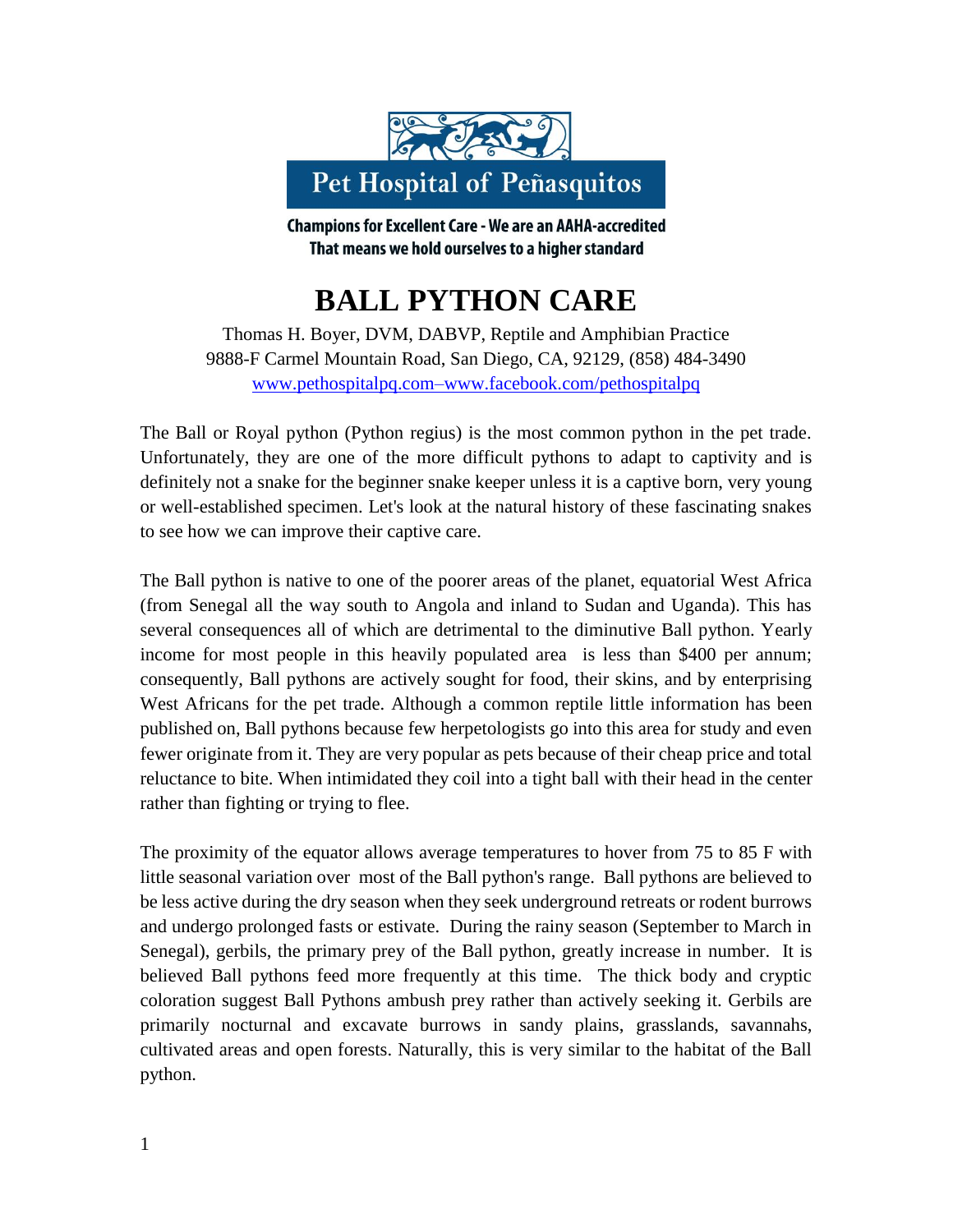So how does one keep Ball Pythons is captivity? Since Ball pythons reach 4 to 5 feet (rarely 6 feet) select at least a twenty-gallon aquarium to house adults, smaller aquariums work well for smaller specimens. Always house them individually. Astroturf, newspaper, bark chips, aspen shavings, or gravel can be used as a substrate. Ball pythons spend a lot of time in and around gerbil burrows so it is important that they have areas where they can get completely out of sight such as in a hide box. Hide boxes should be just large enough for the snake to coil up in; extra space is not necessary or appreciated. A minimum of two hide boxes at each end of the cage seems best and partially burying them would enhance the appearance of being a burrow. Hide boxes can be made from a clay flower pot cracked in half with the overlapping halves forming a narrower flowerpot, a clay flower pot saucer with a hole chipped in one side, a section of pipe, or commercial hide boxes. A bowl of fresh clean water large enough for the snake to soak should constantly be available. Since Ball pythons are largely terrestrial low branches or no branches at all is all else that is needed.

The cage temperature should range from a low of 75 F at night to a high of 85 F during the day. Out of tank heat sources such as heating pads or heat tape with or without an overhead lamp is preferable to heating sources within the cage. The photoperiod should include 12 to 14 hours of light with 10 to 12 hours of darkness (use a timer to control this). Keep the cage clean but try not disturb the snake too much.

Once the Ball python is properly set up we can begin the difficult task of getting it to eat. Because Ball pythons are very specialized predators (they feed on several species of gerbils unrelated to the gerbils you see in pet stores) they can be extremely difficult to get to feed in captivity. The first thing we always do with a Ball python that is not eating (one of hundreds!) is to check it's feces for parasites. We typically find heavy loads of two to four different parasites. Obviously, this is not good in an animal that is not eating and under stress. Once wormed we instruct clients not to handle or disturb the snake at all because this is an additional stress to an already timid snake. Heavily misting the cage with warm (80 F) water from a spray bottle twice a day for several weeks simulates a rainy season. One wants the cage humid but not wet.

Fuzzy gerbils (young gerbils without their eyes open) can be placed overnight in the snake's cage after misting. Try to disturb the snake as little as possible when putting in the gerbil and slowly withdraw from the room and do not return until the next day. Don't try and watch the snake eat! Any movement outside the cage is enough disturbances to make the snake not want to eat that night. As long as the gerbil is well fed and the snake has a hide box the gerbil should not attack the snake but don't leave the gerbil in the cage for more than 12 hours. If the snake has not eaten by morning, remove the gerbil and try again a few days later. If the snake has not eaten, live gerbils try leaving a freshly killed gerbil in